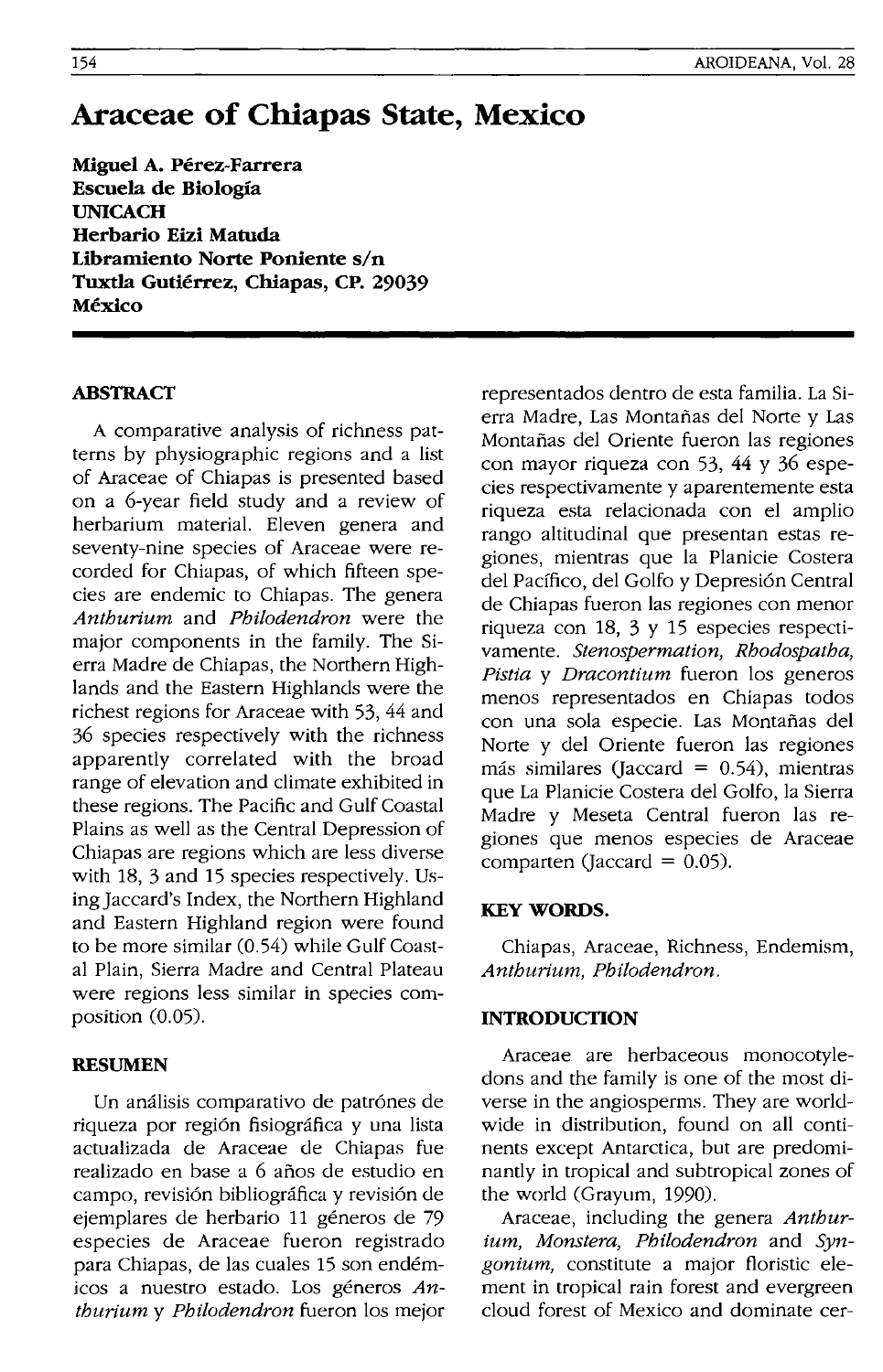tain habit classes, such as epiphytes and hemiepiphytes, (Rzedowski, 1978; Rzedowski, 1996; Breedlove, 1981), They are important elements in the composition and structure of high evergreen tropical rain forest (Miranda, 1952), as well as montane rain forest and lower montane rain forest in Chiapas (Breedlove, 1981).

A total of 106 genera and approximately 3,500 species of Araceae have been recorded world-wide (Croat, 1988, 1992). Latin America has about 50% of the world's Araceae (Grayum,1990), however, taxonomically, it is one of the most poorly known groups in the Neotropics (Croat, 1992). Mexico is considered to be a country with high aroid diversity, with about 108 native species (Espejo & López, 1993). Research thus far completed is primarily taxonomic (Croat, 1981, 1983; Croat & Baker, 1978; Croat & Sheffer, 1983; Croat, 1986a), but a few studies have had ecological components (Croat, 1979, 1986b, 1988, 1992). In southern Mexico, Eizi Matuda made important contributions to knowledge of Araceae in Chiapas. He described about 36 species (Matuda, 1954) but many of these have not been recollected (Croat, 1983). The state remains one of the most diverse in Mexico (Espejo & Lopez, 1993), but since Croat's work reported in Breedlove (1986) no attempt has been made to produce a complete list of Araceae in Chiapas.

The principal purposes of this study are: (a) to make a current list of Araceae of Chiapas, (b) to make an analysis of species richness of Araceae for each physiographic region of Chiapas and (c) to compare different physiographic regions in order to map endemism and distribution patterns in order to assist in assigning priority areas of conservation for Araceae of Chiapas.

# **MATERIAL AND METHODS**

This work is based on a review of specimens in Mexican herbaria (MEXU, CHIP, CHAPA, CHAP) and the available literature (Croat, 1981, 1983, 1986a, 1997; Bunting, 1960; Breedlove, 1986; Espejo & Lopez, 1993; Grayum, 1996; Madison, 1977) as well as more than 6 years of field study in Chiapas by the author between 1993 and 1999. Studies were made throughout the different physiographic regions of Chiapas from which both live and dried collections were made. All material was determined using published revisions and by reference to determined material in the herbaria in Chiapas. Some material was sent to Croat at the Missouri Botanical Garden for confirmation. Voucher specimens were deposited at CHIP and Herbarium of Escuela de Biologfa de la Universidad de Ciencias y Artes de Chiapas. A list of Araceae was prepared as a data set based on physiographic regions of Chiapas. This data matrix was analyzed by CAMRIS V.3 geographic information system software. Finally maps depicting endemism and restricted species patterns were generated and a matrix of similarity was made using the software Bio-dap (Park Canada & Fundy National Park, 1988).

# **GEOGRAPHICAL DIVERSITY OF CHIAPAS**

Chiapas is situated in southern Mexico, and is bordered by Guatemala in the east, the Isthmus of Tehuantepec and the state of Oaxaca in the west, with the state of Tabasco to the north and the Pacific Ocean to the south. The geography and climate is diverse ranging from coastal strand at sea level to 4,000 m. on Volcano Tacana in the Sierra Madre. The annual rainfall ranges widely from 550 mm in some localities to over 5,000 mm in others. The mean annual temperature varies from 12°C in some localities of the Central Plateau and the Sierra Madre to 28°C on the Pacific Coastal Plain and Central Depression (Garcia, 1973).

Müllerried (1957) divided the state into seven physiographic regions (Fig. 1):

1. Pacific Coastal Plain. This plain is 280 km long and 15 km wide and is bordered by the Sierra Madre to the north and by the Pacific Ocean to the south.

It consists of a narrow strip of metamorphic strata and intrusive rocks, and ranges from sea level to 35 m. elevation.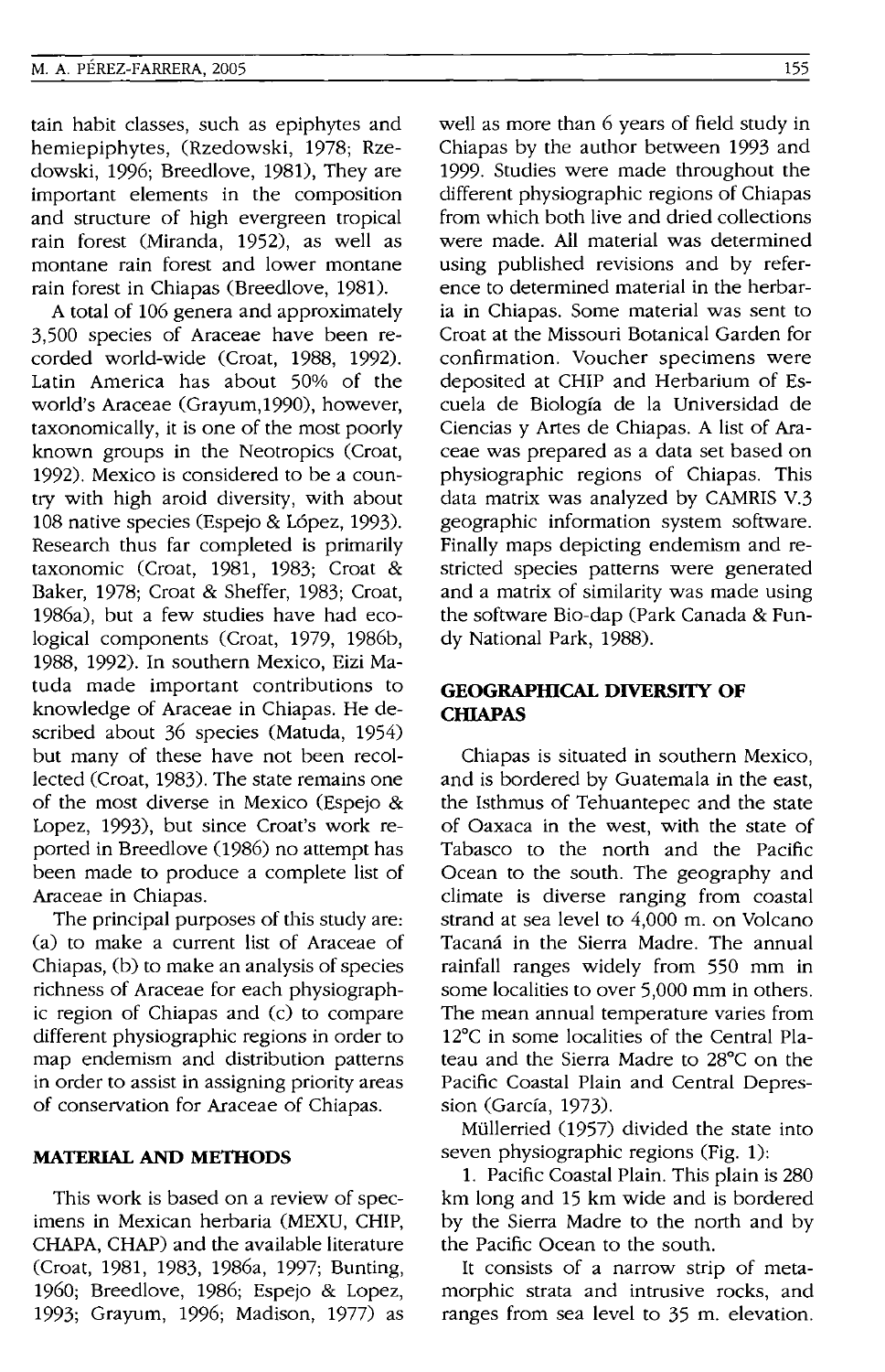

Fig. 1. Physiographic regions of Chiapas according to Mullerried (1957).

There is a small mountain system  $(100-800)$ m) in the northeast of the region between municipalities Tonala and Pijijiapan. It has areas with tropical deciduous forest, swamp and lowland forest and fragmented areas of tropical rainforest.

2. Sierra Madre of Chiapas. This mountainous zone is 280 km long and ranges in width from 50 to 65 km. This formation continues into the mountains of Guatemala in the south and into Oaxaca to the northeast. It ranges in elevation from 1,500 to 4,000 m (Volcán Tacaná).

It has areas of evergreen cloud forest, montane rain forest, lower montane rain forest, Quercus forest, Pine-Quercus-Liquidambar forest, tropical deciduous forest and coffee plantations in the lowest part of the Sierra Madre

3. Central Depression of Chiapas. This region is also called the "Valle central" and is located between the Sierra Madre, the Central plateau and the Mountain Highlands. It is 280 km long and ranges in width from 30 to 55 km. This region continues into Guatemala in the southeast and into Oaxaca in the northwest. Along the border with Oaxaca the width ranges from 20 to 25 km and the elevation from 500 to 650 m.

One small area in the west known as Cerro Brujo, near to municipality of Ocozocoautla, has an elevation range of 1,000-1,800 m and possesses communities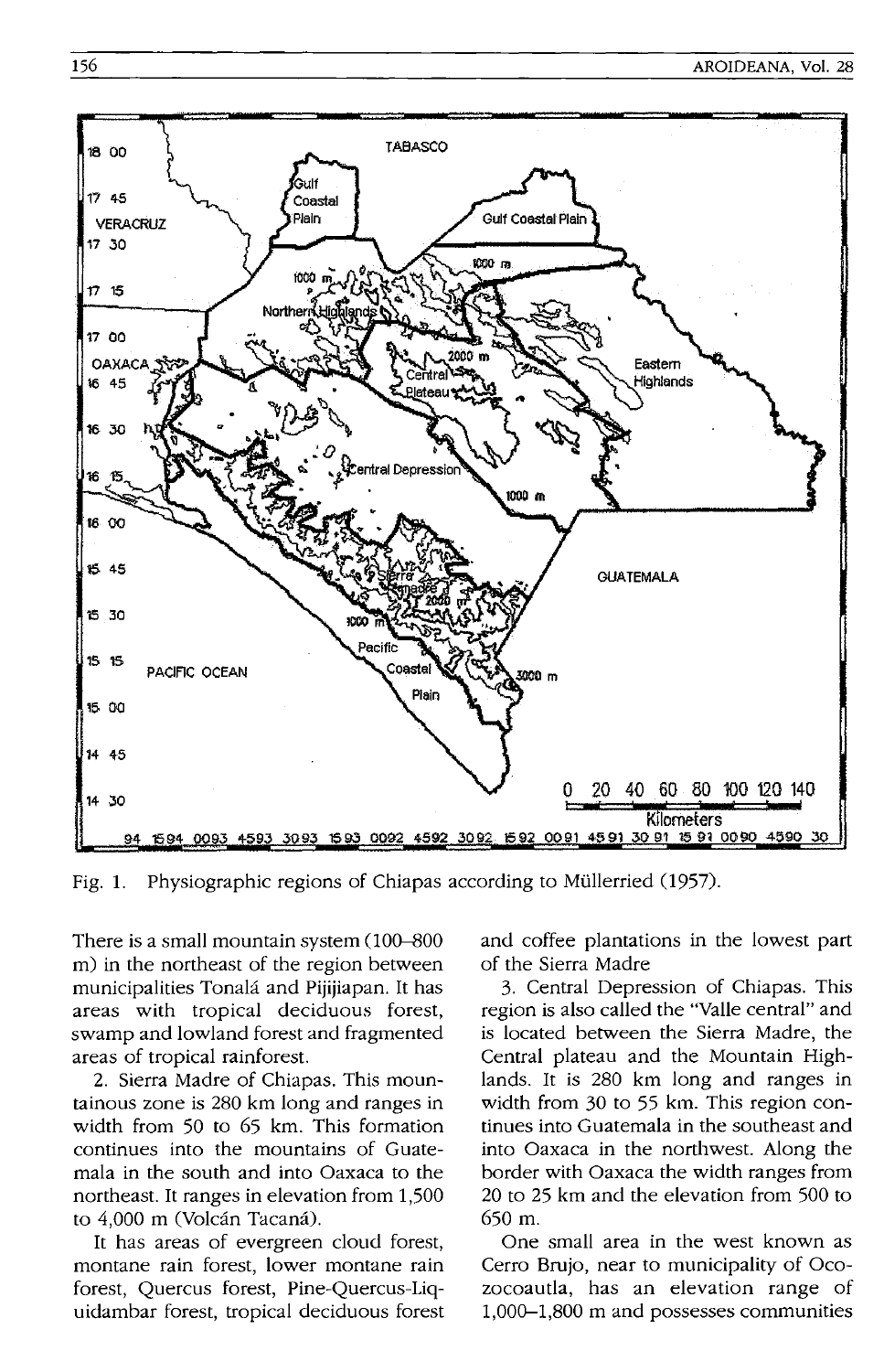such as lower montane rain forest, pineoak-liquidambar forest and, commonly, tropical deciduous forest.

4. Chiapas Plateau. The plateau is 160 km long and 75 km wide with an elevational range of 1,000 to 2,858 m. (on Cerro Zontehuitz). In other parts of this region elevation can vary from 1,000 to 2,000 m. This area also is known as "Highlands of Chiapas".

In this region it is common to find vegetation communities such as evergreen cloud forest, pine-oak forest, lower montane rain forest and coffee plantations.

5. Eastern Highlands. This region is also known as "selva lacandona". It is bordered by the Usumacinta and Salinas rivers and is 150 km long and 70 to 100 km wide with an elevational range of 90 to 1,200 meters.

Most commonly found are Tropical rain forest, lower montane rain forest and small areas of isolated pine-oak-liquidambar forest.

6. Northern Highlands. This zone is limited by the Gulf Coastal Plain to north, the Central Depression in the south, the Central Plateau in the east and the border of Oaxaca and Veracruz in the west. The zone is 250 km long and 250 km wide and ranges in elevation from 800-2,000 m.

It is characterized mainly by karstic rock and has communities such as lower montane rain forest, pine-oak-liquidambar forest and tropical rain forest

7. Gulf Pacific Coastal Plain. This region is made up of two parts, one in the east and one in the west. These are about 45 km long and 90 km wide and the elevational range is 15 to 50 meters.

Almost throughout, this area has grassland, bunch grassland, herbaceous marsh and rarely second growth and shrub associations. It has deposits of marine limestone of Cretaceous to Miocene age.

#### **RESULTS**

Eleven genera and 79 species of Araceae were recorded for Chiapas (Appendix 1), of which 33 species are *Anthurium,* 2 *Dieffenbachia,* 5 *Monstera,* 23 *Phil-* *odendron,* 7 *Syngonium,* 2 *Spathiphyllum, 3 Xanthosoma* and with the genera *Dracontium, Pistia, Stenospermation* and *Rhodospatha* each having one species.

The Sierra Madre and Mountain Highlands were the regions with most richness while Gulf Coastal Plain and Central Plateau were areas with less richness (Table *1). Anthurium* and *Philodendron* were the genera best represented in each area.

Analysis of similarity with data presence-absence of physiographic regions defined two groups (Table 2). The first group was formed by the Northern Highlands and Eastern Highlands which demonstrated more than 50% similarity. The second group was formed by the Central Depression, the Pacific Coastal Plain, the Northern Highlands and the Eastern Highlands which showed 40% similarity.

According to Espejo & Lopez (1993) the total number of Araceae for Mexico is 108 species and Chiapas has about 79 species of Araceae, or approximately 73% of the total Mexican species. Approximately 19% of the species from Chiapas are endemic to Chiapas.

Figures 2 and 3 show distribution patterns of *Anthurium* and *Philodendron* restricted to Mexico, Chiapas and Guatemala, in the physiographic regions of Chiapas. These show that the Sierra Madre, the Northern Highland and the Eastern Highland are the areas more important to conserve. It appears that the distribution of endemic species and those restricted to Mexico and Guatemala are correlated only with mountainous evergreen cloud forest and tropical rain forest of Chiapas in the Sierra Madre and the Northern Highlands. For example *A. berriozabalense, A. clarinervium, A. lezamae, A. !austomirandae, A. pedatoradiatum* are restricted to a small areas of tropical rain forest in the Northern Highlands, while *A. cordatotriangulum, A. nakamurae, A. ovandense* are endemic to evergreen cloud forest in the Sierra Madre. In regions such as the Pacific Coastal Plain and the Gulf Coastal Plain there are no endemic species of aroid present.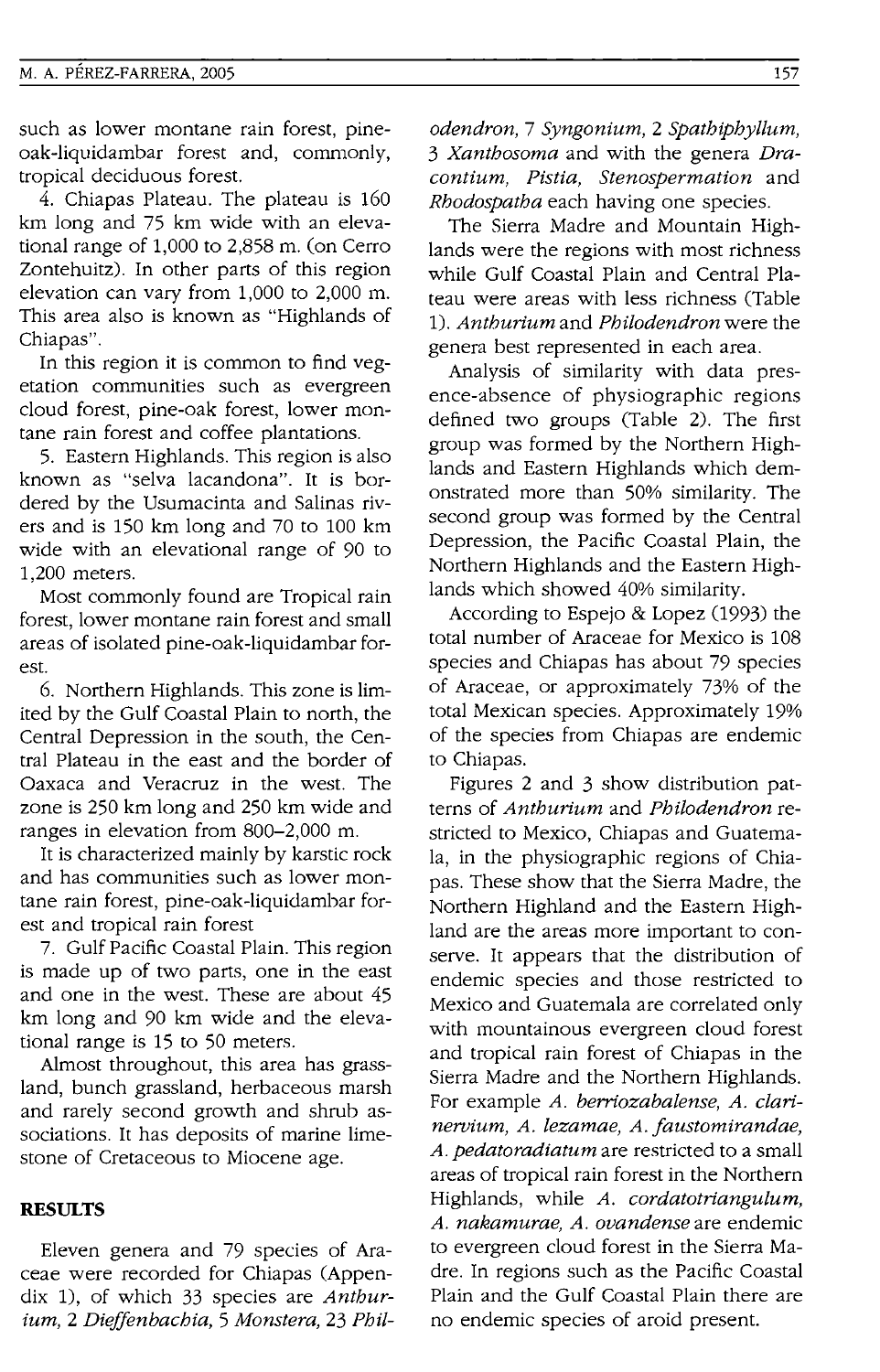|                 | <b>Pacific Coastal</b><br>Plain | Sierra<br>Madre | Central<br>Depression | Central<br>Plateau | <b>Northern</b><br>Highlands | Eastern<br>Highland | <b>Gulf Coastal</b><br>Plain |
|-----------------|---------------------------------|-----------------|-----------------------|--------------------|------------------------------|---------------------|------------------------------|
| Anthurium       |                                 | 23              | 10                    |                    | 19                           |                     |                              |
| Dieffenbachia   |                                 |                 |                       |                    |                              |                     |                              |
| Dracontium      |                                 |                 |                       |                    |                              |                     |                              |
| Monstera        |                                 |                 |                       |                    |                              |                     |                              |
| Philodendron    |                                 |                 |                       |                    |                              |                     |                              |
| Pistia          |                                 |                 |                       |                    |                              |                     |                              |
| Rhodospatha     |                                 |                 |                       |                    |                              |                     |                              |
| Spathiphyllum   |                                 |                 |                       |                    |                              |                     |                              |
| Stenospermation |                                 |                 |                       |                    |                              |                     |                              |
| Syngonium       |                                 |                 |                       |                    |                              |                     |                              |
| Xanthosoma      |                                 |                 |                       |                    |                              |                     |                              |
| Total Araceae   | 18                              | ככ              |                       |                    |                              | 36                  |                              |

|                       | Pacific<br>Coastal | Sierra | Central    | Central | Northern  |                      | Gulf<br>Coastal |
|-----------------------|--------------------|--------|------------|---------|-----------|----------------------|-----------------|
| Regions               | Plain              | Madre  | Depression | Plateau | Highlands | Eastern<br>Highlands | Plain           |
| Pacific Coastal Plain |                    |        |            |         |           |                      |                 |
| Sierra Madre          | 0.27               |        |            |         |           |                      |                 |
| Central Depression    | 0.40               | 0.36   |            |         |           |                      |                 |
| Central Plateau       | 0.14               | 0.21   | 0.23       |         |           |                      |                 |
| Northern Highlands    | 0.24               | 0.38   | 0.42       | 0.20    |           |                      |                 |
| Eastern Highland      | 0.29               | 0.39   | 0.40       | 0.30    | 0.54      |                      |                 |
| Gulf Coastal Plain    | 0.10               | 0.05   | 0.07       | 0.05    | 0.06      | 0.08                 |                 |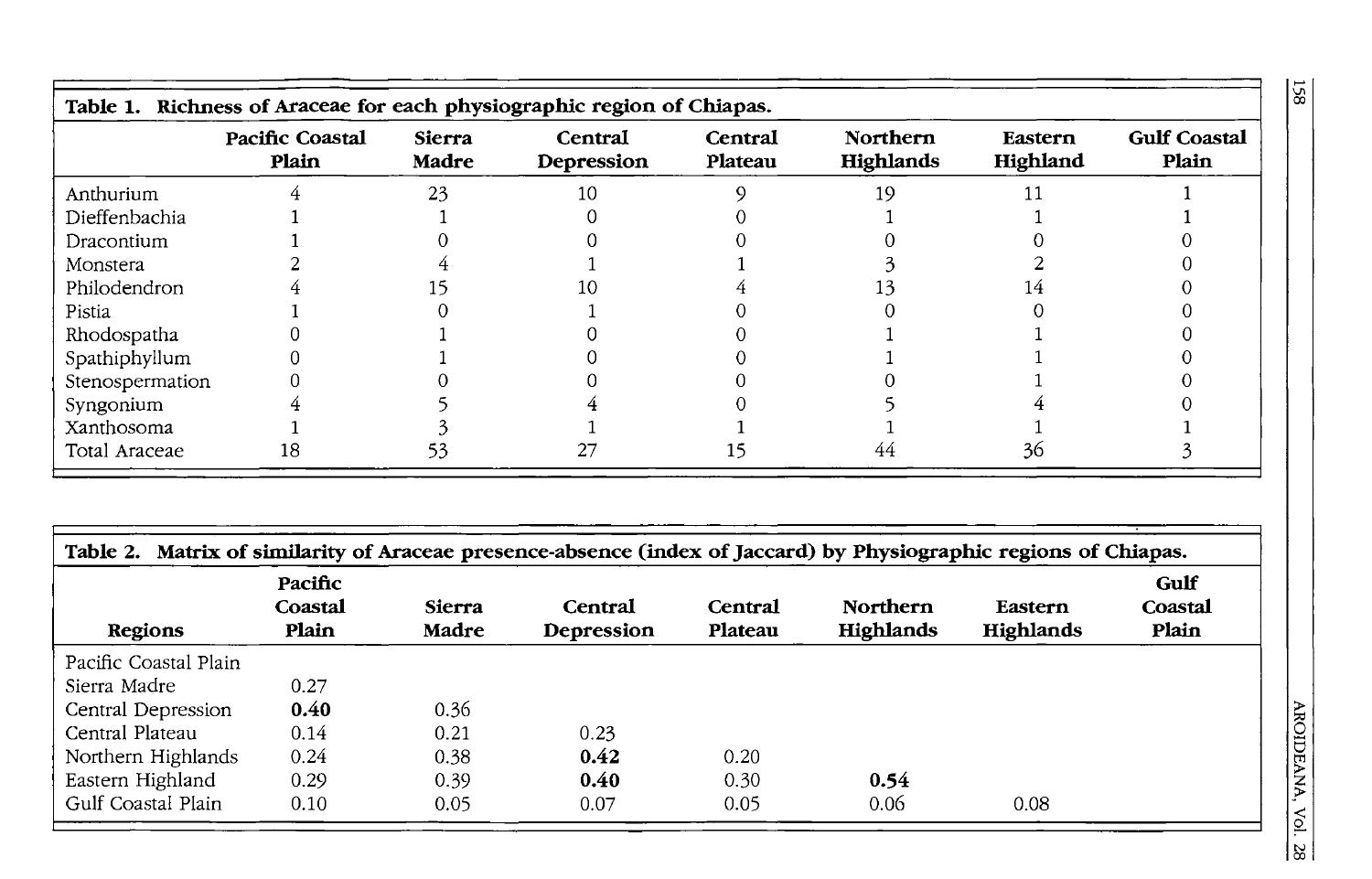

Fig. 2. Occurrence in Chiapas of species of *Anthurium* endemic or restricted to Mexico and Guatemala.

## **DISCUSSION AND CONCLUSION**

The sharp difference in the species diversity of Araceae evident between the Gulf Coastal Plain and other regions in Chiapas is due to its narrow range of elevation, extending to only 50 m above sea level. In marked contrast, the Sierra Madre ranging from 1,000-4,000 m. has twice as many Araceae as the Central Depression (27) and three time more species that Central Plateau (15).

The distribution of aroids presents a gradient pattern of richness from less (in the Gulf and Pacific Coastal) to greater (the Sierra Madre and the Northern Highland). The lowest richness of the Gulf Coastal Plain (3 species) compared with the Pacific Coastal Plain (18 species) and the Central Depression (27 species) is because there are no mountain systems in the Gulf Coastal Plain and because primary forest areas were destroyed in the 1970s and 1980s mainly for cattle raising and agriculture (Otero *et al.,* 1999) to a more drastic extent in the Gulf Coastal Plain than elsewhere. *Dieffenbachia oerstedii* and *Xanthosoma robustum* are species which can found around rivers while *Anthurium*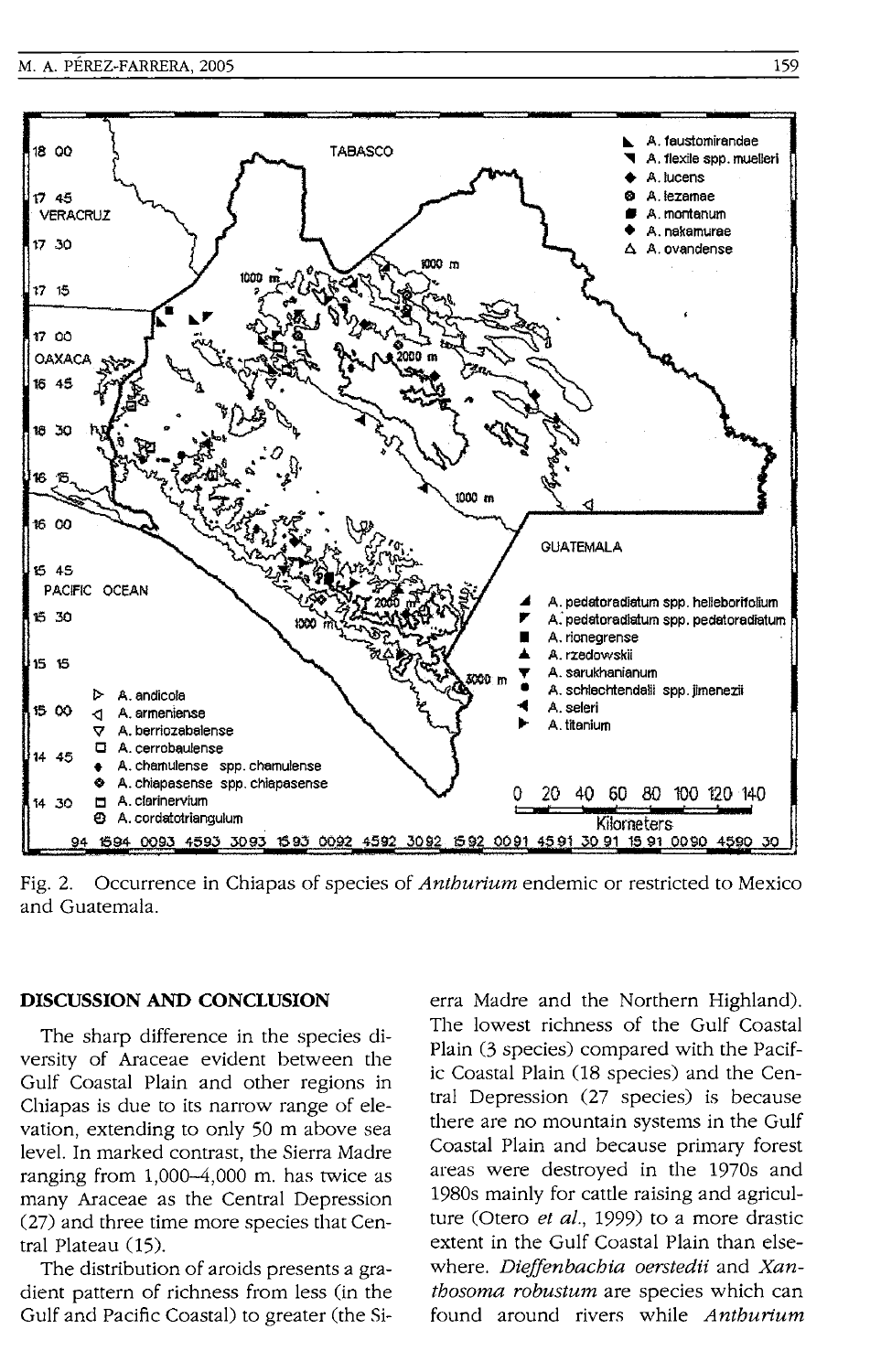

Fig. 3. Occurrence in Chiapas of species of *Philodendron* endemic or restricted to Mexico and Guatemala.

*pentaphyllum* var. *bombacifolium* can be found in isolated trees of this region.

In contrast the Pacific Coastal Plain and Central Depression have small mountain systems (100-800 m in the Pacific Coastal) and (1,000-1,800 m in the Central Depression) and apparently there are occasional forest fragments in southern area of the Pacific Coastal Plain. There is also a conserved area of wetland forest called in Mexico "Manglar" (Swamp and lowland riparian forest), mainly in the Pacific Coastal *selva mediana tropical* (tropical rain forest), *selva baja caducifolia* (deciduous tropical forest). In the Pacific Coastal Plain there is also a biosphere reserve named Encucijada Biosphere Reserve, and all these factors permit optimal microsites for the establishment of aroids.

Note that Chiapas is particularly rich in endemic *Anthurium* with up to one-third of the species of the genus in Mexico. Approximately 79% all species of *Anthurium*  found in Chiapas are restricted to Mexico, Chiapas and Guatemala, but the overall level of endemic species in Chiapas is only approximately 18%. The endemism and restricted distribution pattern of aroids on the west side of the Northern Highland (municipality of Ocozocautla, Cintalapa,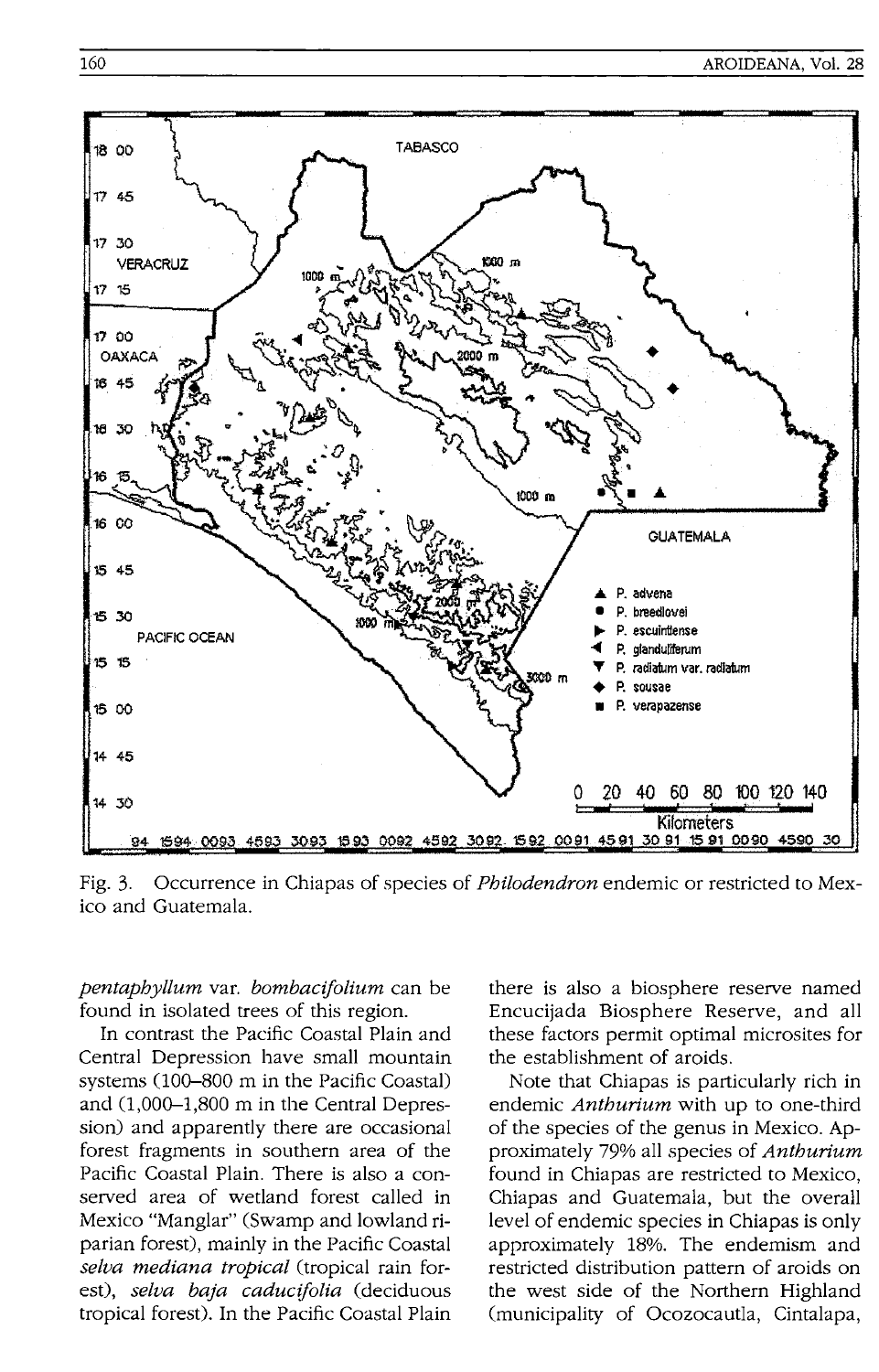San Fernando) is apparently due to the constant mist crossing the area from west to east

The high Jaccard's index of similarity which was present between the Northern Highlands and Eastern Highlands is to be expected because there is a continuous interdigitation and communication of the montane ridges between these two regions. Examples of the most common species that demonstrate this continuous extension in Chiapas are *Anthurium schlechtendalii* ssp. *schlechtendalii, Anthurium chamulense* ssp. *chamulense, Anthurium huixtlense* and *Anthurium pentaphyllum* var. *bombacifolium.* Probably these species are more common and widely distributed because they occupy the same type of vegetation (mountain rain forest) in both regions.

One of the possible causes of the richness of Araceae in the Pacific Coastal Plain compared with the Gulf Coastal Plain, is that the Pacific Coastal Plain has more environmental variability with both deciduous tropical forest and moist tropical forest, while in the Gulf Coastal Plain there is only moist tropical forest. Note, however, that in the last 20 years both regions have been seriously affected by cattle raising.

This work has recorded the occurrence of three additional species, since the earlier list of Araceae was made by Croat in Breedlove (1986). These are *Philodendron glanduliferum* a species formerly thought to be restricted to Oaxaca and Guatemala (Croat, 1997) but which was located in Chiapas north of Ocozocautla in the Northern Highlands; *Anthurium sarukhanianum,* a species thought to be limited to a small area of Guerrero, which was found in the Sierra Madre of Chiapas (Croat & Pérez-Farrera, 2000) and one new species, *Anthurium Jaustomirandae.*  This species is endemic to Chiapas, and is restricted to small areas of tropical rain forest in the Northern Highlands (Pérez-Farrera & Croat, 2001).

#### **CONSERVATION OF ARACEAE**

Important priority areas for conservation of Araceae in Chiapas are the Sierra Madre

and the Northern Highlands since they are centers of greatest species richness and diversity of Araceae in Chiapas and Southern of Mexico. They contain more than half the Araceae recorded for Chiapas and more than 40% of those recorded for Mexico. This aroid abundance and diversity can be explained by the elevational range from 800 to 2,000 m (in the Northern Highland) and 1,000 to 4,000 m (in the Sierra Madre) as well as diverse vegetation type. Gentry & Dodson (1987) pointed out that diversity of Araceae is closely related with altitude gradient. The discontinuous distribution of endemic species in small areas of Chiapas, such as for example *A. berriozabalense, Anthurium clarineroium, A. Jaustomirandae* and *A. lezamae,* in the Northern Highland of Chiapas and *A. cordatotriangulum, A. nakamurae, A. ovandense, A. rzedowskii, A. sarukhanianum*  in the Sierra Madre demonstrates that these regions are rich in endemism for Chiapas and southern Mexico and that these may have been Pleistocene refugia, as suggested by Toledo (1982).

Serious taxonomic revision of *Xanthosoma* and *Spathiphyllum* in Mexico is urgently needed because there are problems in the delimitation and recognition of species for these two aroid taxa. For example, in the concept and delimitation of X. *robustum,* where adults individuals can be found ranging from about 2 m to about 50 cm. By contrast, the genera *Anthurium, Dracontium, Philodendron, Monstera* and *Syngonium* do not have problems with species identity, and a taxonomic revision of *Dieffenbachia* of Central America has recently been made by Croat (pers. comm.)

In recent years the illegal commercial traffic of ornamental plants has increased in Mexico (Ramirez, 1998). Today there are several commercial nurseries of Berriozabal who offer for sale *A. bemozabelense, A. chamulense, A. clarineroium* and several species of *Philodendron.* All these are collected illegally from natural populations in the mountain rain forest and cloud forest found to the north of Ocozocoautla and Berriozabal in the Northern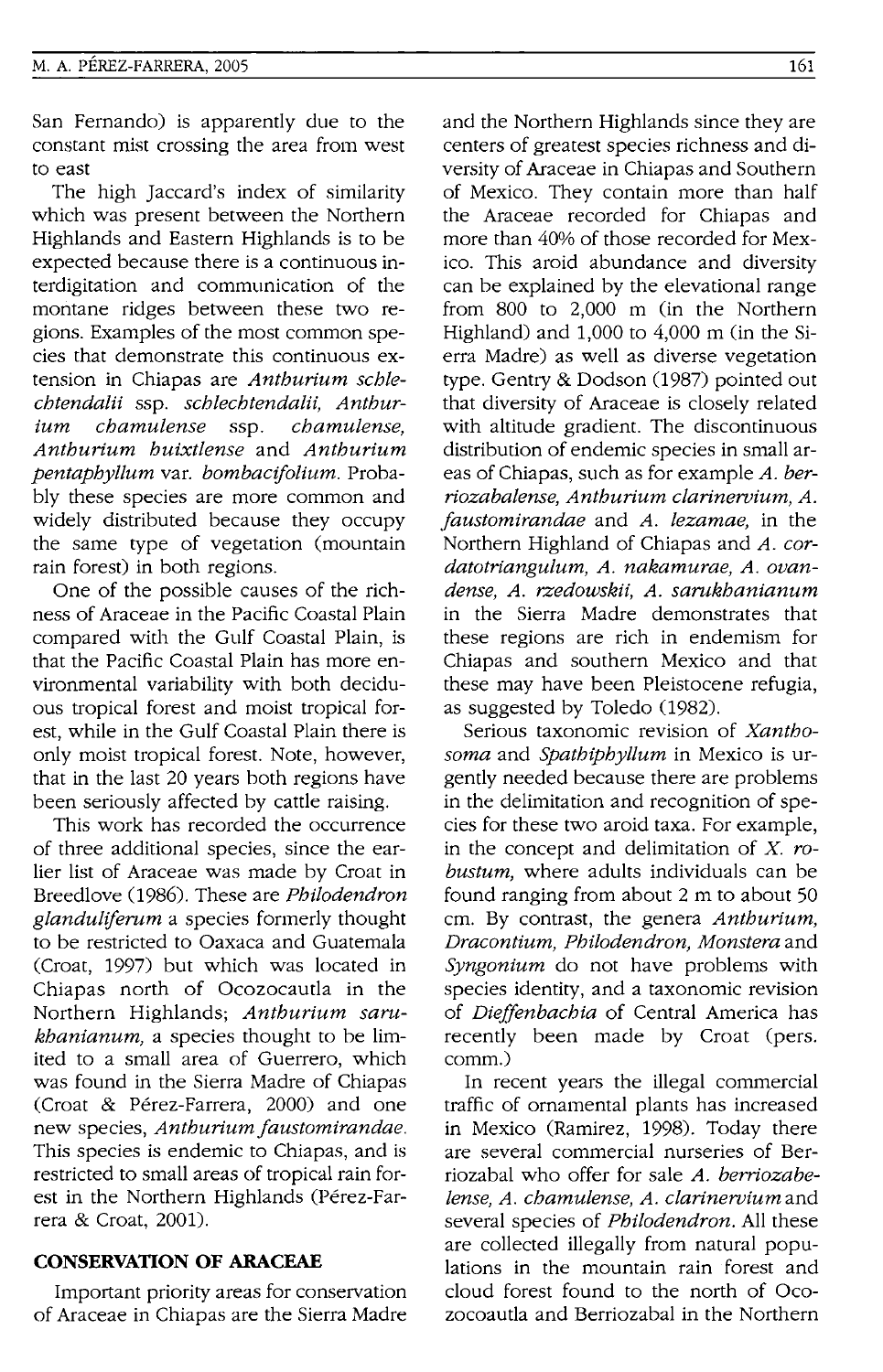Highlands of Chiapas. There is inefficient legislation covering several groups of plants including Araceae. National law protects only six species of aroids (A. *podophyllum, Dieffenbachia seguine, Monstera adansoni, Monstera punctulata*  and Spathiphyllum friedrichsthalii) (Di*ario Ojicial, 2000).* 

The deforestation rate in the last twenty years has increased severely in Mexico, particularly in the south with an annual deforestation of about 625,000 ha per year. From 1980-1990 Chiapas alone lost 60,411 ha per year of forest cover, and in the Central Plateau of Chiapas about 32,699 ha of cloud forest have been lost by land use change (De Jong *et al.,* 1999). These processes are putting at risk a large part of the diversity of our state.

Because of this land use change, and owing to their restricted distribution and the reduced number of populations, I propose that many more species of Araceae should be conserved by Mexican law. These include *A. berriozabalense, A. cerrobaulense, A. chamulense* ssp. *chamulense, A. clarinervium, A. cordatotriangulum, A.jaustomirandae, Anthurium lezamae, A. nakamurae, Philodendron breedlovei, P. escuintlense, P. sousae, P. radiatum var. pseudoradiatum, Syngonium chiapense* and S. *steyermarkii.* To strengthen the case, I suggest that the populations of these species must be evaluated to see the state of their conservation.

## **ACKNOWLEDGMENTS**

I would like to thank to Rigoberto Hernandez Jonapa, Jesus de La Cruz Rodriguez, Armando De La Cruz Dominguez, Oscar Farrera Sarmiento, Emerit Melendez for their help in the work field. Tom Croat for his help in the identification some voucher herbarium and review of this manuscript and special thank to Michael H. Grayum and Tom B. Croat because this work could never have been undertaken without cooperation and borrowed information of Araceae.

# **liTERATURE CITED**

- Breedlove, D. 1981. *Introduction to Flora qf Chiapas. Part* 1. California Academy of *Science Press,* San Francisco, CA, USA.
- Bunting, G. 1960. A revision of *Spathiphyllum* (Araceae). *MemOirs New York Bot. Card. 10:1-53.*
- Croat, T. B. 1979. The distribution of Araceae, pp. 291-308 *In* K. Larsen & T. B. Holm-Nielsen (eds.), *Tropical Botany.* Academic Press, London.
- ---. 1981. A revision of *Syngonium*  (Araceae). *Ann. Missouri Bot. Card.*  68:565-651.
- ---. 1983. A revision of the genus *Anthurium* (Araceae) of México and Central America. Part I. México and Central America. *Ann. Missouri Bot. Card.* 70:211-420.
- ---. 1986a. A revision of the genus *Anthurium* (Araceae) of Mexico and Central America. Part II: Panama *Monogr. Syst. Bot. Missouri Bot. Card.*  14.
- ---. 1986b. Distribution of *Anthurium*  in Central America. *Selbyana 9:944-* 999.
- -. 1988. Ecology and life forms of Araceae. *Aroideana. 11:4-6*
- -. 1992. Species diversity of Araceae in Colombia. A preliminary survey. *Ann. Missouri Bot. Card. 9:17-28*
- ---. 1997. A revision of *Philodendron*  subgenus *Philodendron* (Araceae) for Mexico and Central America. *Ann. Missouri Bot. Card. 84:311-704.*
- & R. Baker 1978. Studies in Araceae II: *Anthurium* section *Polyllium. Selbyana 2:230-238.*
- $-$  & M. A. Pérez-Farrera 2000. A new record of *Anthurium sarukhanianum* (Araceae) to Chiapas, Mexico with additional note on vegetative morphology. *Aroideana 23:26-30.*
- & R. Sheffer. 1983. The sectional grouping of *Anthurium* (Araceae). *Aroideana 6:85-123.*
- De Jong, B., M. A. Cairns, P. K. Haggerty, N. Ramirez-Marcial, S. Ochoa G., J. Mendoza-Vega, M. Gonzalez-Espino-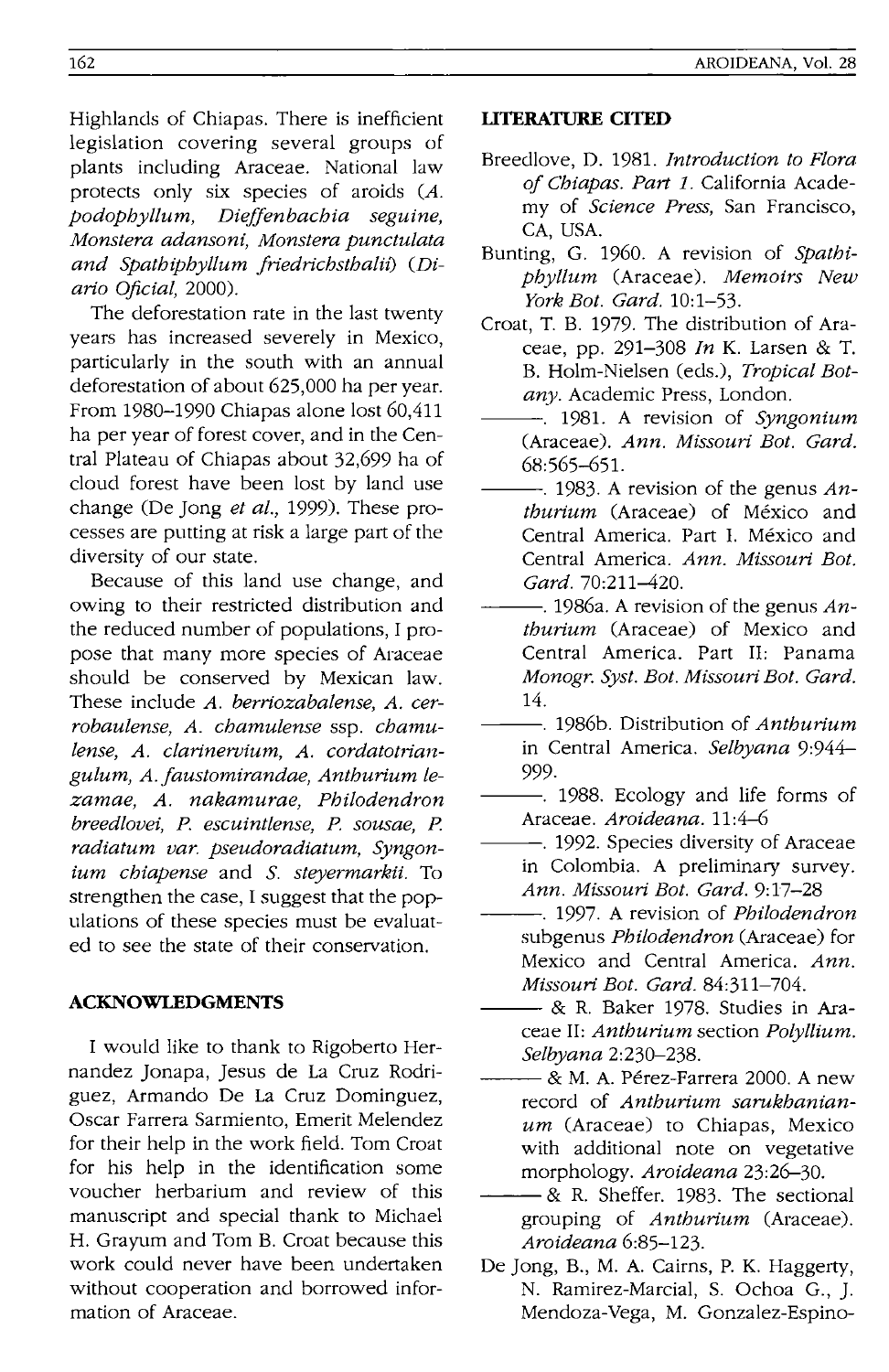sa and I. March-Mifsut. 1999. Land-Use change and carbon flux between 1970s and 1990s in Central Highlands of Chiapas, Mexico. *Environmental Management 23:373-385* 

- *Diario Oficial De La Federaci6n,* 16 de octubre del 2000. PROYECTO de Norma Oficial Mexicana PROY-NOM-059- ECOL-2000, Protección ambiental-Especies de flora y fauna silvestres de México-Categorías de riesgo y especificaciones para su inclusión, exclusión o cambio-Lista de especies en riesgo. Acuerdo por el que se establecen los criterios: 1-55.
- Espejo, S. A & A. R. López F. 1993. Las Monocotiledoneas Mexicanas. *Una Sino psis Floristica. Parte II.* 1 Ed. Edit. CNFM-UAMI-CONABIO. Mexico, D.F
- Garda, E. 1973. *Modificaciones al sistemas de clasificaci6n climatica de Koppen.*  4 ed. Offset Larios, Mexico.
- Gentry, A. H. & c. H. Dodson. 1987. Diversity and biogeography of geotropical vascular epiphytes. *Ann. Missouri Bot. Gard. 74:205-233*
- Grayum, M. H. 1990. Evolution and Phylogeny of the Araceae. *Ann. Missouri Bot. Gard.77:628-697.* 
	- ---. 1996. Revision of *Philodendron*  subgenus *Pteromischum* (Araceae) for *Pacific and Caribbean Tropical America. Systematic Botany Monographs 47:1-233*
- Madison, M. 1977. A revision of *Monstera*  (Araceae). *Contr. Gray Herb. 207:3-* 101.
- Matuda, E. 1954. Las Aráceas Mexicanas. *An. Inst. Bioi. Mex. 25:97-218*
- Mullerried, F. K. G. 1957. *Geologia de Chiapas.* Gobierno del Estado de Chiapas. Tuxtla Gutiérrez, Chiapas. 180 pp.
- Miranda, F. 1952. *La Vegetaci6n de Chiapas.* Vol I. Edit. Gobierno del Estado de Chiapas Tuxtla Gutiérrez, Chiapas.
- Otero-Arnaiz, A., S. Castillo, J. Meave y G. Ibarra-Manriquez. 1999. Isolated pasture trees and the vegetation under their canopies in the Chiapas coastal plain, Mexico. *Biotropica 31:243-254.*
- Park Canada and Fundy National Park 1988. Statistical software from text Magurran A. 1988. *Ecological diversity and its measurement.* Princeton University Press, Princeton, NJ.
- Perez-Farrera, M. A. & T. Croat. 2001. A new species of *Anthurium* (Araceae) from Chiapas, Mexico. *Novon 11:89-* 91
- Ramirez Navarro, V. 1998. Trafico ilegal de especies en Mexico. *Especies 7:4-8*
- RzedowskI, J. 1978. *La Vegetaci6n de Mexico.* Edit. LIMUSA, Mexico, D.F.
- -. 1996. Análisis Preliminar de la flora vascular de los bosques mesófilos de montana de Mexico. *Acta Botanica. 35:45--64.*
- Toledo, V. M. 1982. Pleistocene change of vegetation in tropical Mexico, pp. 93- 111 *In* G. T. Prance (ed.), *The Model of Diversification in the Tropics.* University Press, Columbia.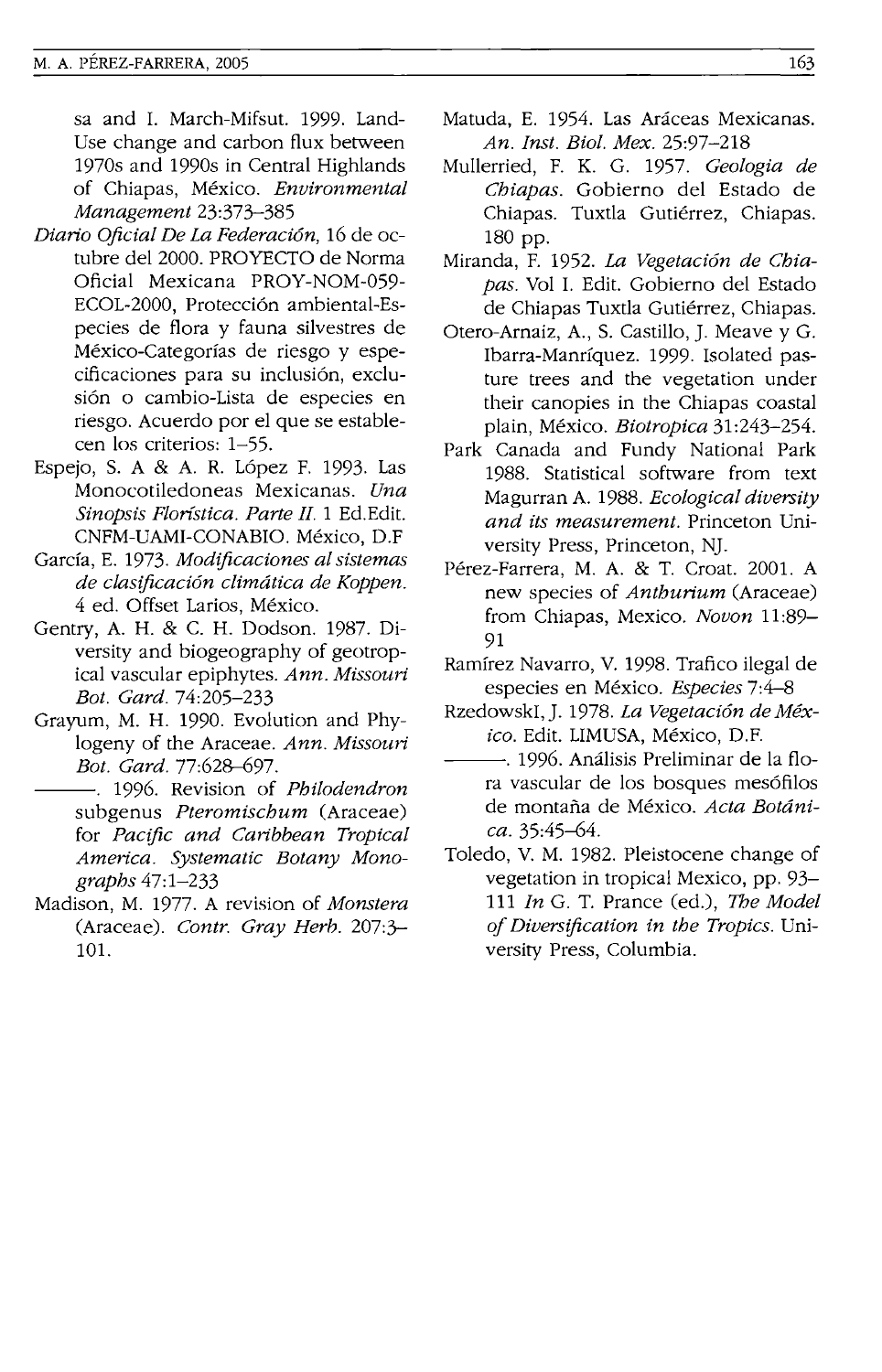# **Appendix 1. list of species of Araceae of Chiapas.**  1. *Anthurium andicola* Liebm. *2. Anthurium armeniense* Croat *3. Anthurium bakeri* Hook f. *4. Anthurium berriozabalense* Matuda *5. Anthurium cerrobaulense* Matuda *6. Anthurium chamulense* Matuda ssp. *chamulense 7. Anthurium chiapasense* Matuda ssp. *chiapasense 8. Anthurium clarinervium* Matuda *9. Anthurium cordatotriangulum* Matuda 10. Anthurium faustomirandae Pérez-Farrera & Croat 11. *Anthurium flexile* Schott ssp. *flexile 12. Anthuriumflexile* Schott ssp. *muelleri* (J.F. Macbr.) Croat & R.A. Baker *13. Anthurium huixtlense* Matuda *14. Anthurium leuconeurum* Lem. *15. Anthurium lezamae* Matuda *16. Anthurium lucens* StandI. *17. Anthurium microspadix* Schott *18. Anthurium montanum* Hemsley *19. Anthurium nakamurae* Matuda *20. Anthurium ovandense* Matuda 21. *Anthurium pedatoradiatum* Schott ssp. *helleborijolium* (Schott) Croat *22. Anthurium pedatoradiatum* Schott ssp. *pedatoradiatum 23. Anthurium pentaphyllum* (Aubl.) G. Don var. *bombacifolium* (Shott) Madison *24. Anthurium rionegrense* Matuda *25. Anthurium rzedowskii* Croat *26. Anthurium salvinii* Hemsley *27. Anthurium sarukhanianum* Croat & Haager *28. Anthurium scandens* (Aubl.) Engl. ssp. *scandens 29. Anthurium schlechtendalii* Kunth ssp. *jimenezii* (Matuda) Croat *30. Anthurium schlechtendalii* ssp. *schlechtendalii 31. Anthurium seleri* Engl. *32. Anthurium titanium* StandI. & Steyerm. *33. Anthurium verapazense* Engl. *34. Dieffenbachia oerstedii* Schott *35. Dieffenbachia wendlandii* Schott *36. Dracontium soconuscum* Matuda *37. Monstera acacoyaguensis* Matuda *38. Monstera acuminata* K. Koch *39. Monstera deliciosa* Liebm. *40. Monstera siltepecana* Matuda *41. Monstera tuberculata* Lundell *42. Philodendron advena* Schott *43. Philodendron anisotomum* Schott *44. Philodendron aurantiifolium* Schott ssp. *calderense* (K. Krause) Grayum *45. Philodendron breedlovei* Croat *46. Philodendron escuintlense* Matuda *47. Philodendron glanduliferum* Matuda *48. Philodendron hederaceum* (Jacq.) Schott var. *hederaceum*

- *49. Philodendron inaequilaterum* Liebm.
- *50. Philodendron jacquinii* Schott